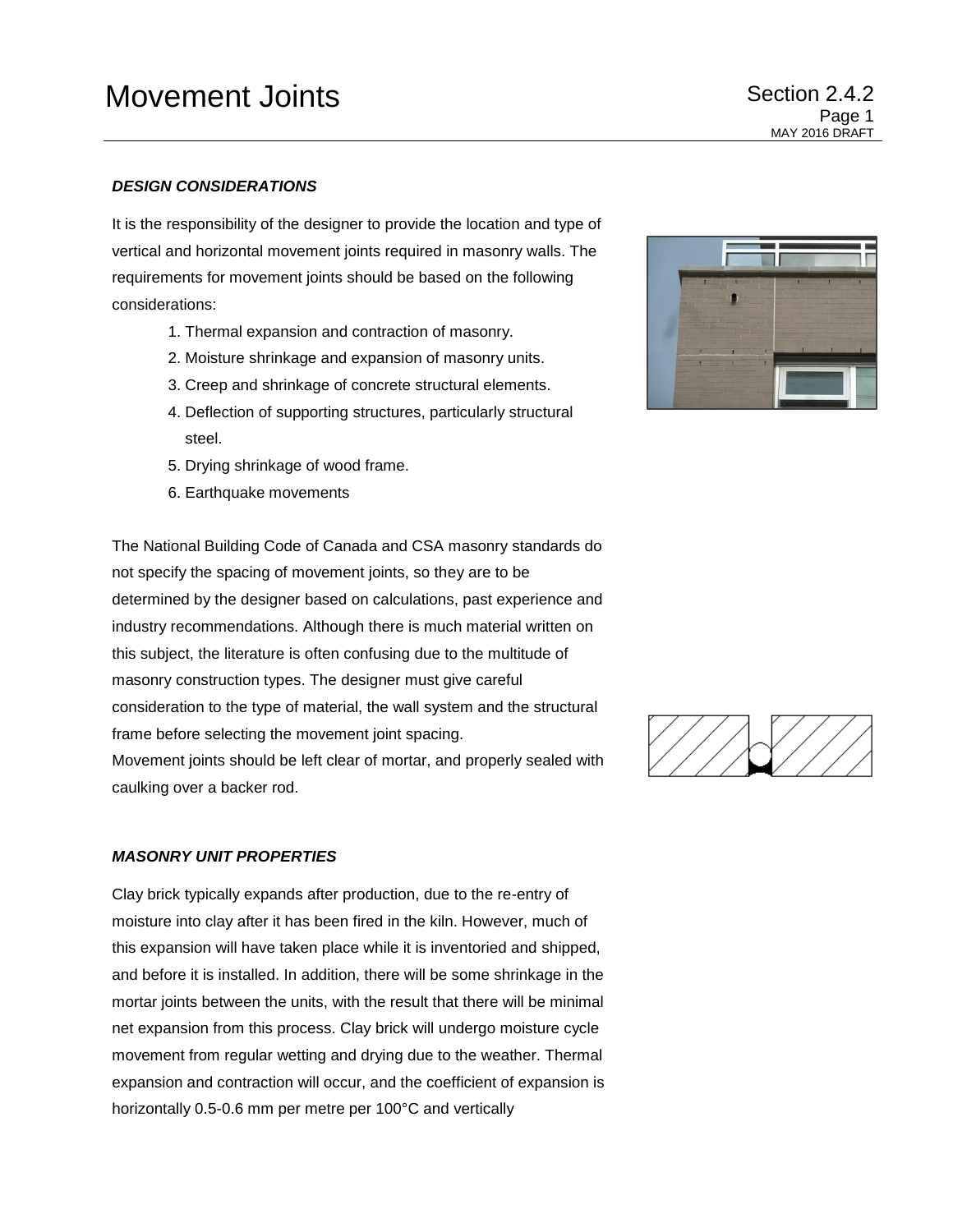# Movement Joints **Movement** Joints **Section 2.4.2**

0.7-0.9 mm per metre per 100°C.

Concrete block undergoes a non-reversible shrinkage due to carbonization and the loss of moisture that occurs with time in a cement-based product. In addition to the non-reversible shrinkage, concrete block also undergoes moisture cycle movements with wetting and drying as well as thermal expansion or contraction. The coefficient of thermal expansion of block is 0.8-1.0 mm per metre per 100°C.

Glass Block has a considerably higher coefficient of expansion than traditional masonry, steel or concrete. Manufacturers' literature should thus be consulted for maximum panel size, reinforcing and expansion joint detailing.

(For more information on movement refer to Table 1, CSA S304.1)

#### *REINFORCED STRUCTURAL WALLS vs. VENEERS*

Horizontal reinforcing, either in the mortar joints or grouted into bond beams, can be used to increase the tensile resistance as a means of crack control in structural walls. The use of reinforcement thus permits a larger spacing of vertical movement joints.

Movement joint spacing for veneer depends to some degree on the rigidity of the support system. Structural steel typically will have larger deflections than concrete frame buildings. Veneers on taller buildings also require horizontal movement joints formed by gaps under shelf angles to accommodate vertical movement.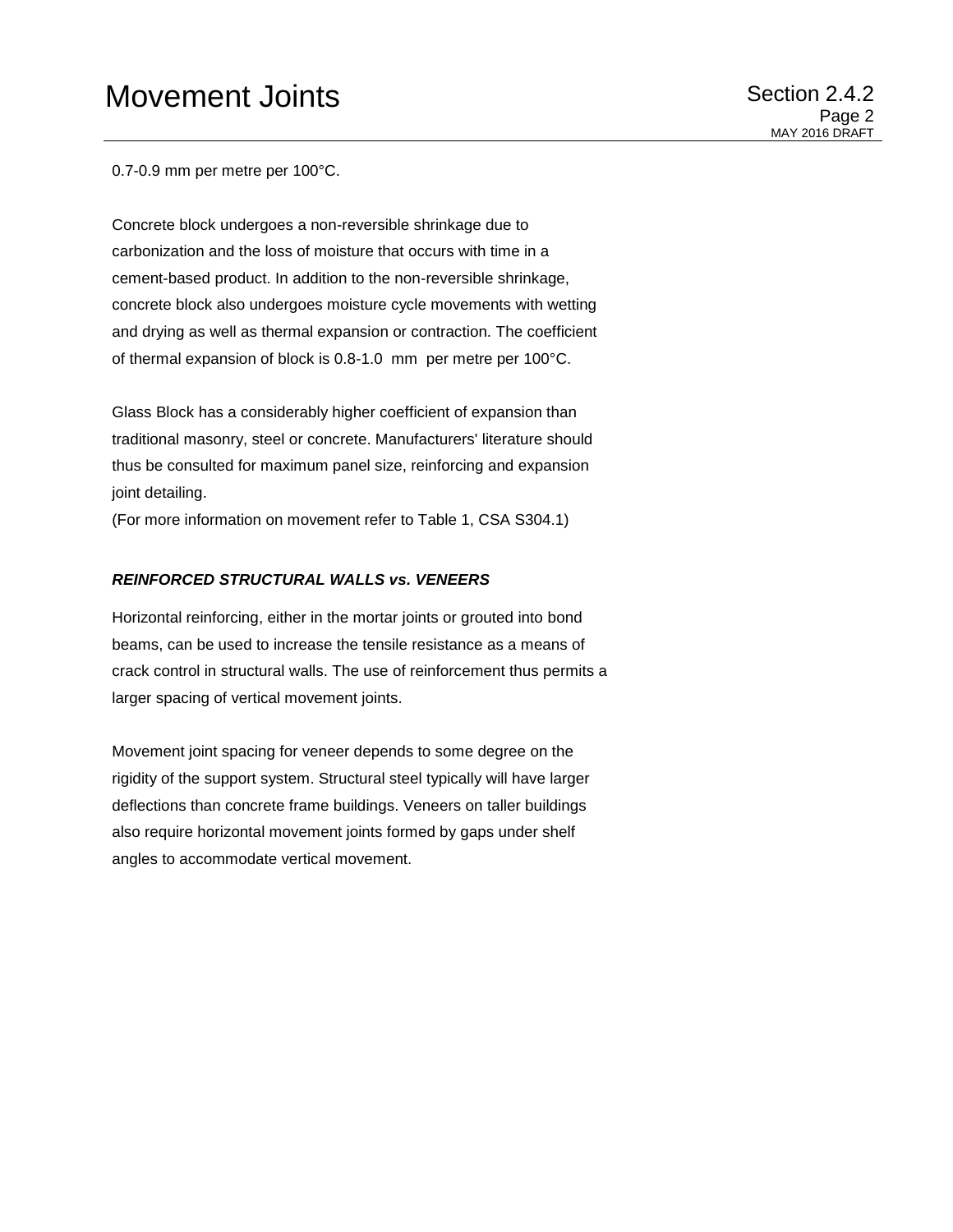## *VERTICAL MOVEMENT JOINT LOCATIONS*

When selecting vertical movement joint locations, the primary consideration should be the location of large openings where stress concentrations can be expected to occur. Other considerations include: changes in wall height, changes in wall thickness, corners, offsets and wall intersections. The aspect ratios of walls will also at times influence the maximum joint spacing. Thermal stresses, differential movements, foundation settlements or structural deflections should all be taken into account before deciding on joint locations.

Corners of openings are often good joint locations, with symmetrical layouts sometimes considered for aesthetics. Movement joints should be shown on elevation drawings, or determined with the masonry contractor at a pre-construction meeting.

| <b>Typical Maximum Vertical Control Joint Spacings</b> |          |                        |
|--------------------------------------------------------|----------|------------------------|
| Wall Type                                              | Material | Movement joint spacing |
| Veneer                                                 | Clay     | $7m - 10m$             |
|                                                        | Concrete | $5m - 7m$              |
| Reinforced masonry                                     | Clay     | 15 <sub>m</sub>        |
|                                                        | Concrete | 15 <sub>m</sub>        |



# *Possible Joint Locations:*

- Wall openings
- At given spacing in a continuous wall
- Changes in wall height - Foundation or support
- structure joints
- Changes in support conditions (foundation vs. framing)
- Proximity to wall corners
- Changes in wall thickness

#### *HORIZONTAL MOVEMENT JOINT LOCATIONS*

Horizontal movement joints are formed by, and located at, shelf angles. While lintel angles provide support over openings, shelf angles within the wall are primarily for movement control, not vertical support. It can be efficient to locate shelf angles so that they coincide with lintel angles in the wall elevation. Horizontal movement joints are usually specified once the building height reaches three or four stories. They are typically spaced at each floor level, but could be located at greater spacings depending on the back-up system and expected movements. There is no maximum spacing specified in engineered masonry design.



**Shelf Angle**